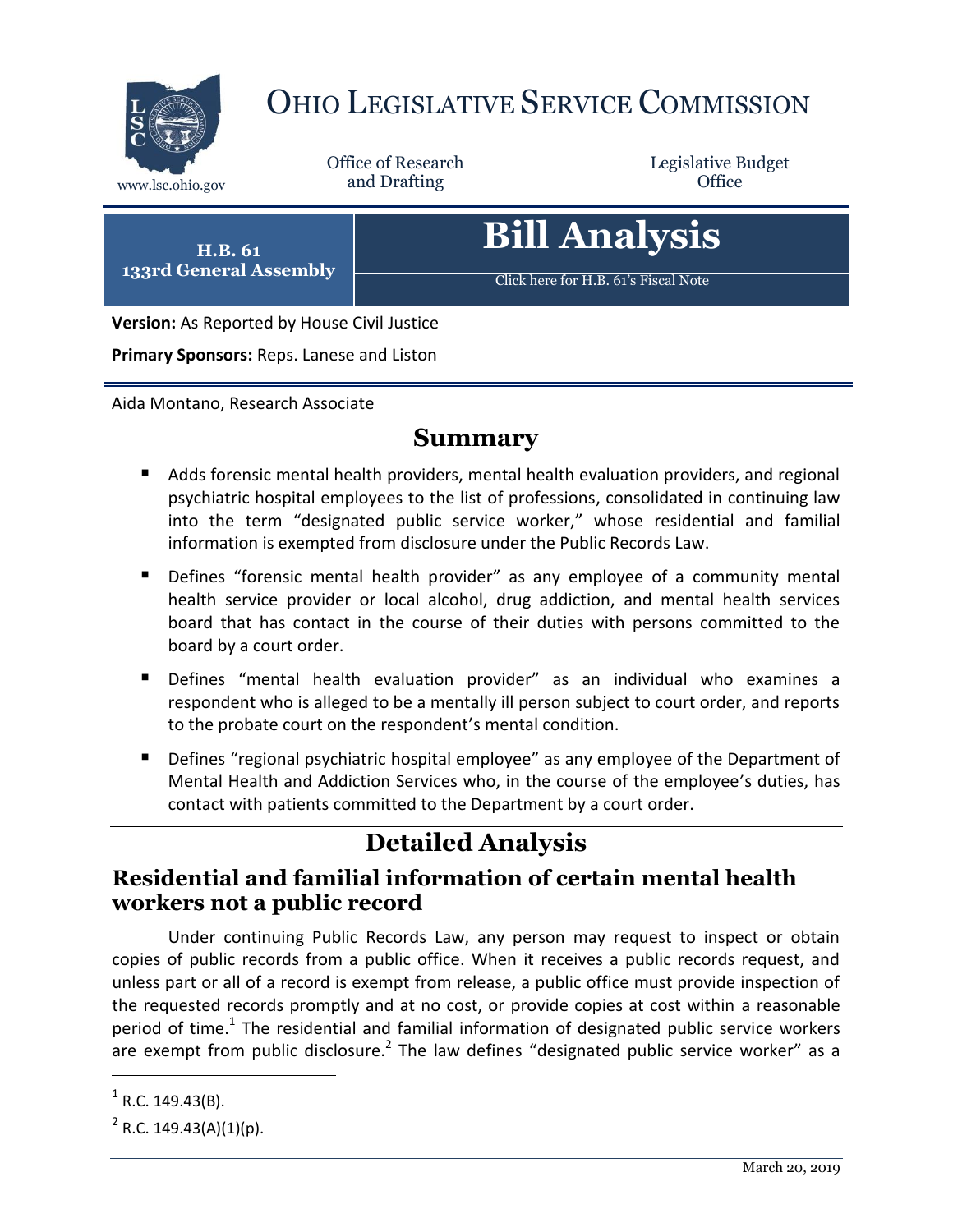"peace officer, parole officer, probation officer, bailiff, prosecuting attorney, assistant prosecuting attorney, correctional employee, county or multicounty corrections officer, community-based correctional facility employee, youth services employee, firefighter, EMT, medical director or member of a cooperating physician advisory board of an emergency medical service organization, state board of pharmacy employee, investigator of the bureau of criminal identification and investigation, judge, magistrate, or federal law enforcement officer."<sup>3</sup> The bill expands the definition of "designated public service worker" to include a forensic mental health provider, mental health evaluation provider, or regional psychiatric hospital employee, thus exempting their residential and familial information from disclosure under the Public Records Law.<sup>4</sup>

The bill defines those added terms in the following manner: $5$ 

- "Forensic mental health provider" means any employee of a community mental health service provider or local alcohol, drug addiction, and mental health services board who has contact in the course of their duties with persons committed to the board by a court order finding the person incompetent to stand trial or not guilty by reason of insanity or conditionally releasing the person.<sup>6</sup>
- "Mental health evaluation provider" means an individual who, under the law regarding the hospitalization of the mentally ill, examines a respondent who is alleged to be a mentally ill person subject to court order for such hospitalization, and reports to the probate court the respondent's mental condition.
- "Regional psychiatric hospital employee" means any employee of the Department of Mental Health and Addiction Services who has contact in the course of their duties with persons committed to the Department by a court order described in the first dot point above.

Under continuing law, and generally under the bill for forensic mental health providers, mental health evaluation providers, and regional psychiatric hospital employees, designated public service worker's residential and familial information exempt from the Public Records Law means information that discloses any of the following:<sup>7</sup>

- The address of the actual personal residence of a designated public service worker (other than a prosecuting attorney or judge), except for the state or political subdivision in which the worker resides;
- **Information compiled from referral to or participation in an employee assistance** program;

 $\overline{a}$ 

 $3$  R.C. 149.43(A)(7).

 $4$  R.C. 149.43(A)(7).

 $5$  R.C. 149.43(A)(9).

 $^6$  By reference to R.C. 2945.38, 2945.39. 2945.40, and 2945.402, not in the bill.

 $7$  R.C. 149.43(A)(8).